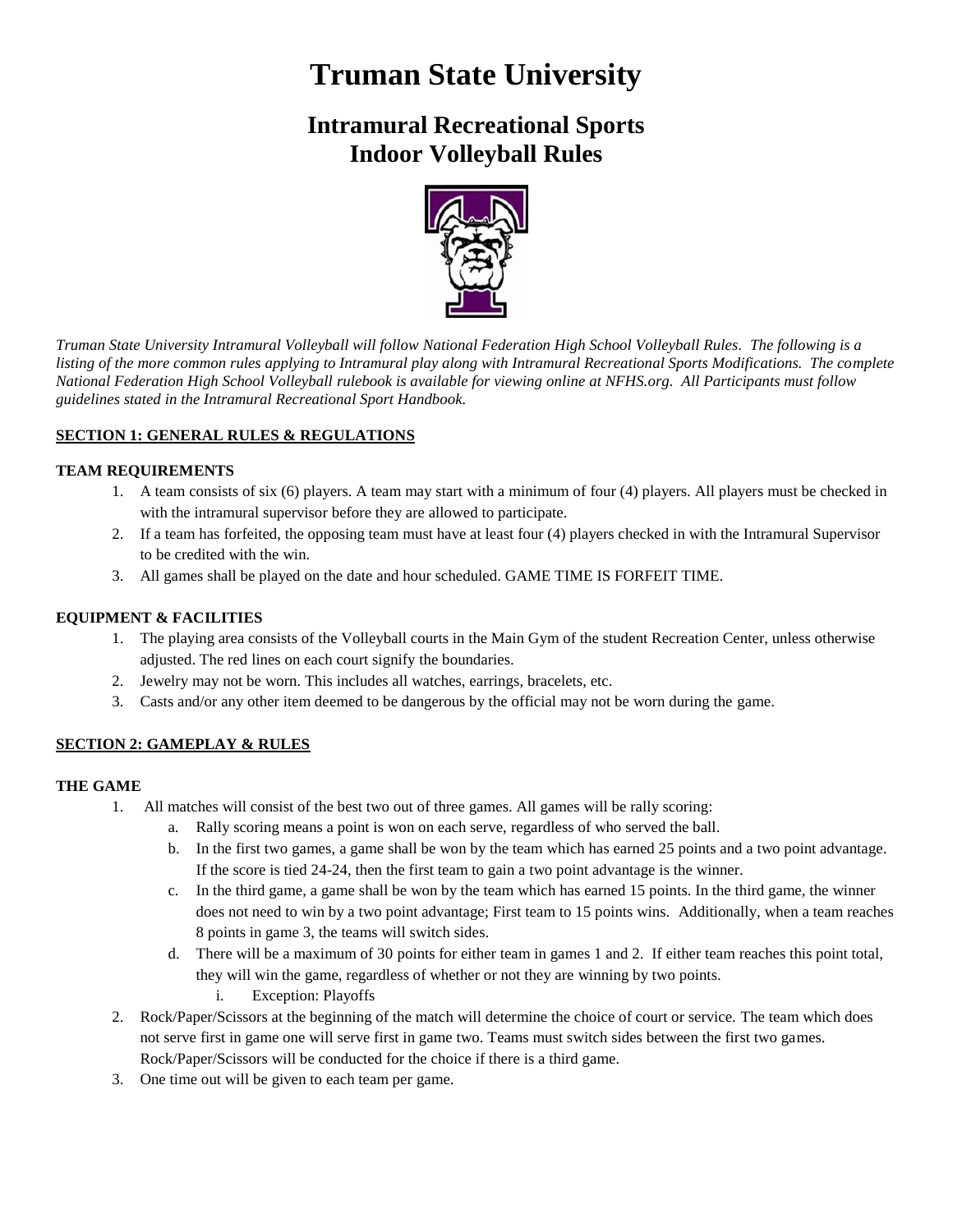- 4. Substitutions:
	- a. Player for player or Rotation. For example: Bill is subbing for Ryan at the FR (front right) position. They can sub unlimited amount of times with in the set, but they must keep the same rotation. No one else can sub for Ryan nor Bill, unless of an injury.
	- b. Substitutions may only occur during a dead ball situation with approval from the Official.

# **PLAYING THE BALL**

- 1. Maximum of three team contacts: Each team is allowed a maximum of three successive contacts of the ball in order to return the ball to the opponent's area.
	- a. Exception: A block is not considered to be one of three contacts. If a player blocks and the ball comes down on their own side, they are allowed to hit it again as the first hit.
- 2. Contacted ball: A player who contacts the ball shall be considered as playing the ball.
	- a. Exception: If a player blocks the ball at the net, they are allowed to pay the ball again if it comes down on their side of the net.
- 3. Contact of the ball with the body: The ball may be hit with any part of the body, but cannot come to rest visibly on the body.
- 4. Illegal hit: An illegal hit occurs when the ball visibly comes to rest or has prolonged contact with a player. **This is a judgment call by the official and cannot be protested.** Holding, catching, throwing, lifting, and pushing are illegal hits because of prolonged contact with the ball. Rolling is considered an illegal hit because there is continued and steady contact between the ball and the player's body.
- 5. Double hit: A double hit occurs when a player illegally contacts the ball twice in succession or the ball rebounds from one part of the body to another on a single attempt to play the ball. Double hits result in a point for the opposing team at all times, including a double hit on a service return.
- 6. Simultaneous contact by the opponents:
	- a. If the ball is simultaneously contacted by two opponents, then the team on whose side the ball falls into shall have the right to play the ball three times.
	- b. If the ball is held simultaneously by two opposing players, it is a double fault and the official will direct a replay.
- 7. Net play: A ball contacting and crossing the net shall remain in play provided contact is entirely within the playing area.
	- a. Exception: A service hitting and not clearing the net results in a dead ball.
- 8. Net foul: A net foul results in a point to the opposing team and occurs while the ball is in play and:
	- a. A player contacts any part of the net including the cable attachments. It is not a foul when a player's hair touches the net, or the force of the ball hit by an opponent pushes the net or net cables into the player. ANY contact of the net OR the tape other than the hair, regardless of its effect on the play will result in a net foul.
	- b. There is interference by a player who makes contact with an opponent who is making a legitimate effort to play the ball.
- 9. Screening: A screen is an intentional act, which obstructs the receiving player's view of the server or the flight of the ball from the server. Screening includes:
	- a. The server being hidden behind a group of two or more teammates who are standing in an erect position and the ball is served over a member of the group.
	- b. A player with hands extended clearly above the height of the head or with arms extended sideways at the moment of service if the serve passes over the player(s).
- 10. Blocking the ball: A ball which is entirely on the opponent's side of the net is permitted to be blocked when the opposing team has had an opportunity to complete its attack. (Note: The serve may NOT be blocked) The attack is considered complete when the:
	- a. Attacking team has completed their three allowable hits.
	- b. Attacking team has had the opportunity to spike the ball or, in the official's judgment, directs the ball with the intent to return it to the opponent's court.
	- c. Exception:
		- i. The ball may be blocked prior to a completed attack if the ball has entered the Neutral Zone (The neutral zone is considered the vertical plane of the net. If any part of the ball has crossed this neutral zone, either side is eligible to make a play on the ball.)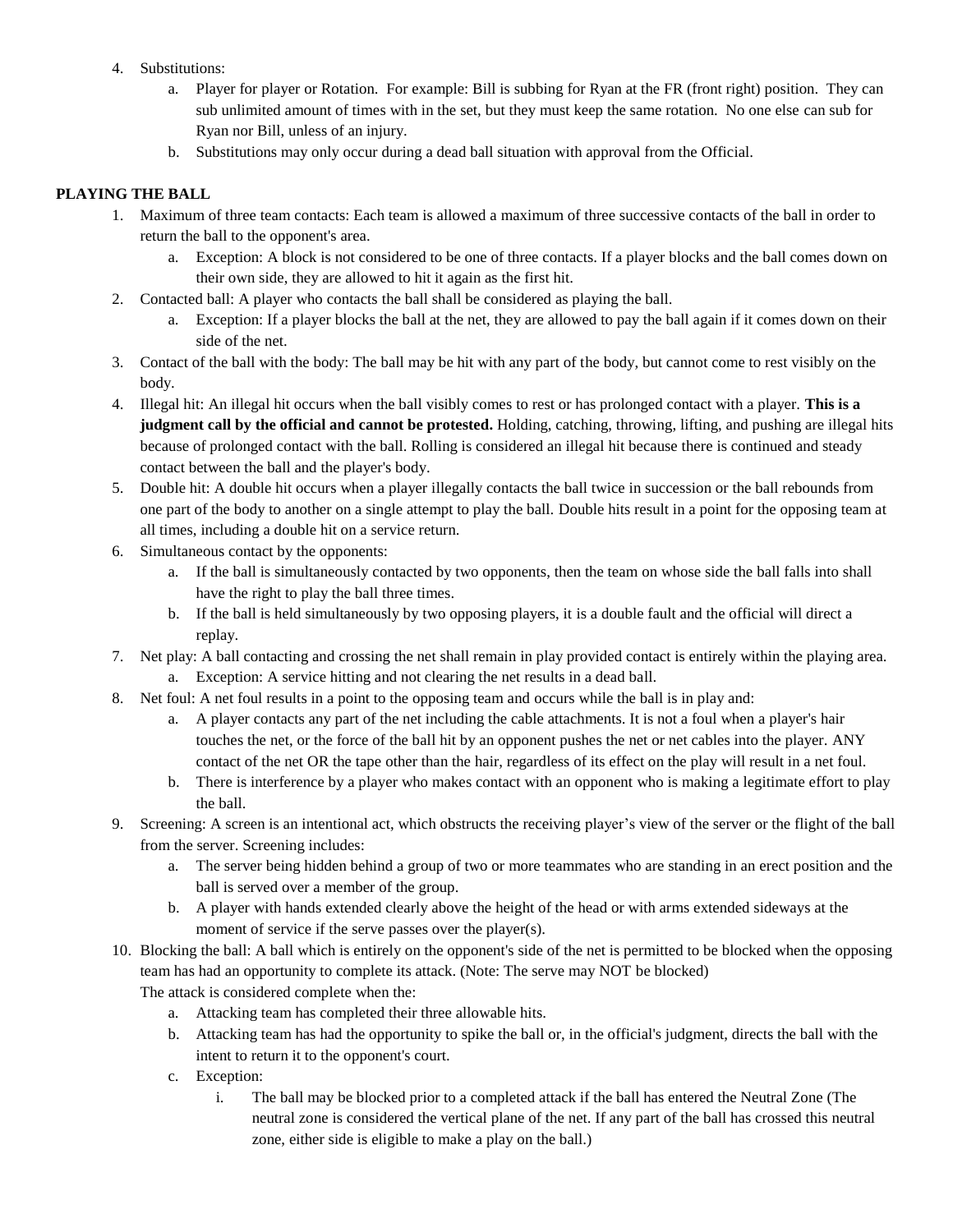- 11. Front line players may contact the ball from any position inside or outside the court (except crossing the center line and it's out-of-bounds extension). A player may cross the center line or it's out-of-bounds extension with one or both feet/hands, provided a part of the foot/feet or hand/hands remains on or above the center. Contacting the floor across the center line with any other part of the body is illegal.
- 12. Back-line player attack: A back-line player may attack the ball only if he/she leaves the floor from behind the 10 foot line and its imaginary extension. If any part of the player's foot touches the 10 foot line at the time of contact; a foul shall be called. Back-line players may not attempt to block the ball in front of the 10 foot line. A back-line player shall not return a ball which is completely above the height of the net while:
	- a. On or in front of the 10 foot line or it's out-of-bounds extension.
	- b. In the air if they left the floor on or in front of the 10 foot line.

#### **SERVICE OF THE BALL**

- 1. The server must wait for the official to beckon (blow the whistle and motion with his/her hand) before a serve may be attempted. If the ball is served before the official's beckon, a re-serve shall be directed. During a team's term of service if the ball is served a second time before the official's beckon, then it is a side-out, meaning, they will turn the serve over to the other team.
- 2. If the serve hits the net and still falls inside the non-serving team's court, then the ball is ruled in play. If a serve hits the net and does not fall inside the non-serving team's court, then it is considered to be illegal and a point will be awarded to the non-serving team.
- 3. The server shall serve from within the serving area and shall not touch the end line or the floor outside the lines marking the width of the serving area at the instant the ball is contacted for the serve. The server's body may be in the air over or beyond the serving area boundary lines, having left the floor from the serving area.
- 4. A good serve must land on the line or inside the court. If any part of the ball touches the line, then the ball is considered to be "good". If the ball lands out and is not touched by any player on the receiving team before it hits the ground, then a point is awarded to the receiving team.
- 5. The server has five seconds to make a legal serve. The server may toss and catch a bad toss as long as no swinging motion has been made to attempt the serve. If a swinging motion has been made, the server must allow the ball to hit the ground in order to be granted another opportunity to serve. The server is allowed only one re-serve per term of service.
- 6. Positions of players at service: The positions of players at the moment of service must be in proper alignment. This means that no player on the court may be closer to a sideline, end line, or centerline, than an adjacent player on the court. Front-line players may not overlap with any back-row player, and vice-versa. Players in the front-line may not overlap with one another, and the same is true for players in the back-row. All players other than the server must begin the point with both feet inside the court. After the ball has left the server's hand, players may go anywhere on the court.
- 7. Front-row players: A team can have no more than 3 front-row players on the court, during a particular rotation, regardless of the total number of players (4, 5 or 6) on the court.

# **LIVE BALL & DEAD BALL**

- 1. The ball becomes live when it is legally contacted for the service.
- 2. The ball becomes dead when:
	- a. The ball touches the antennas or any part of the net outside the playing court.
	- b. The ball strikes the floor.
	- c. The ball contacts a permanent object (excluding the net) above or outside the playing court.
		- i. EXCEPTION: a ball striking the ceiling or an overhead obstruction such as a basketball hoop above the playable area shall remain in play provided the ball contacts the ceiling or obstruction on the side of the net extended that is occupied by the team that last played the ball, and the ball is legally played next by the same team. If the ball contacts a vertical surface such as a wall, the track railing or the dividing curtain, the ball will be dead and a point will be awarded to the opposing team.
	- d. A player commits a fault
	- e. A served ball contacts and does not clear the net
	- f. The official blows the whistle for any reason.
- 3. The point shall be replayed if a ball from an adjacent court enters the playing area.